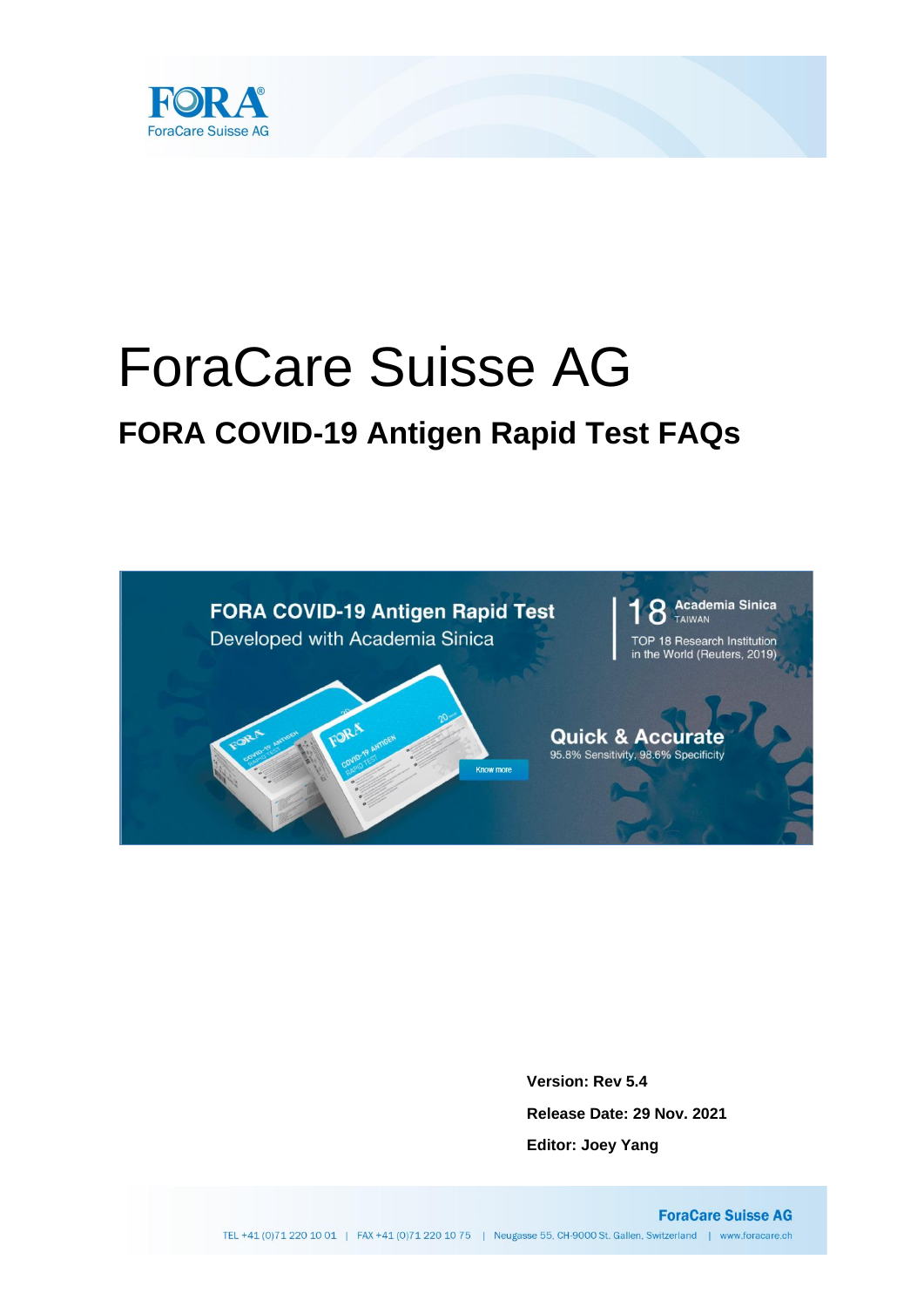

# <span id="page-1-0"></span>**Table of Contents**

| Q2. What are the symptoms of SARS-CoV-2 infection? Are they serious? 3     |  |
|----------------------------------------------------------------------------|--|
|                                                                            |  |
| Q4. Who are the target users for this FORA COVID-19 Antigen Rapid Test?  4 |  |
| Q5. What is the test principle of FORA COVID-19 Antigen Rapid Test? 4      |  |
| Q6. How accurate is FORA COVID-19 Antigen Rapid Test?  5                   |  |
| Q7. What are the advantages of FORA COVID-19 Antigen Rapid Test? 5         |  |
|                                                                            |  |
| Q9. What are the known and potential risks and benefits of this test?  6   |  |
| Q10. What is the limitation of the procedure in this FORA COVID-19 Antigen |  |
| Q11. What do the results tell me in FORA COVID-19 Antigen Rapid Test? 8    |  |
| Q12. What will happen if my test result is positive for COVID-19? 10       |  |
| Q13. What will happen if my test result is negative for COVID-19? 10       |  |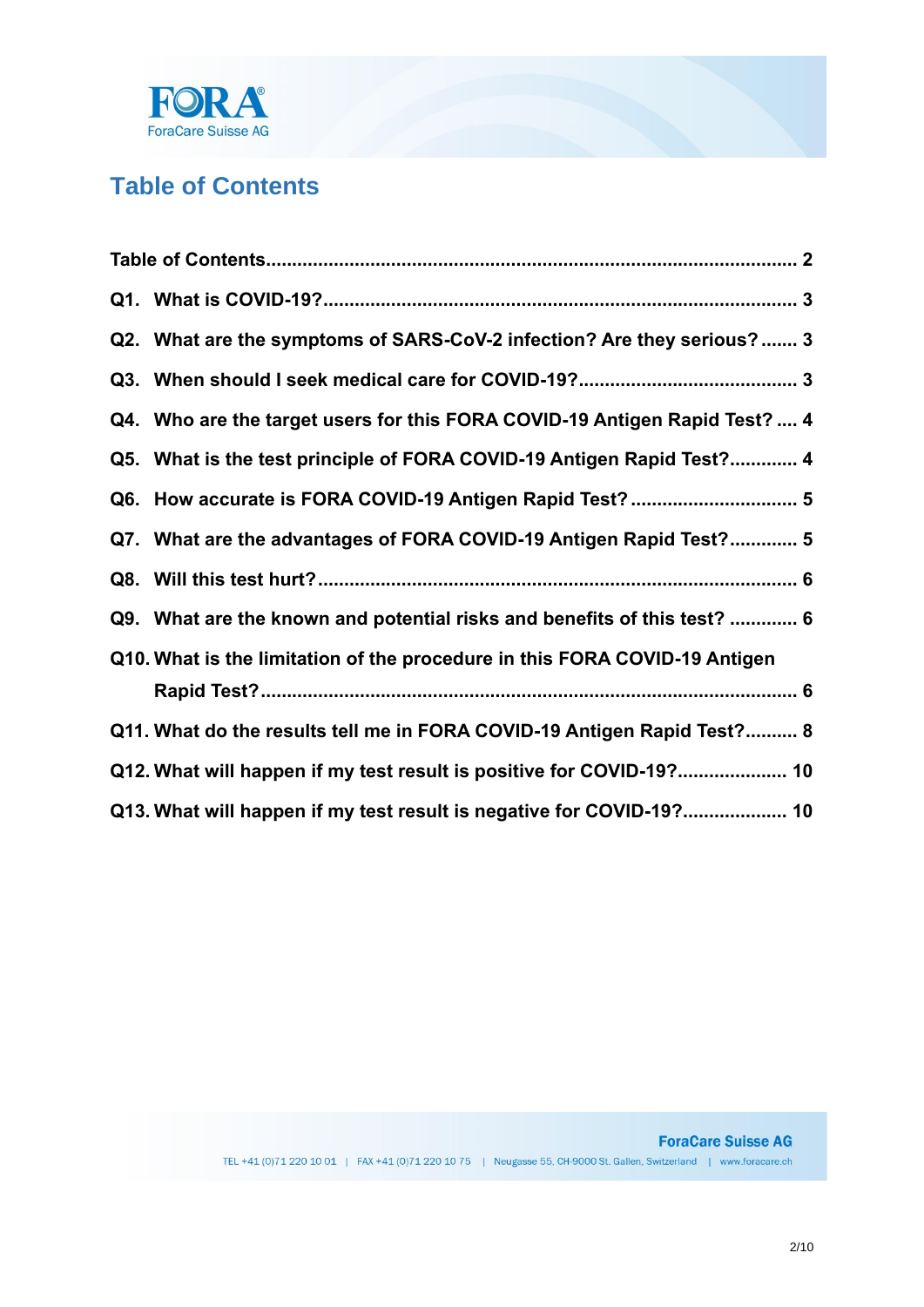

## <span id="page-2-0"></span>**Q1. What is COVID-19?**

The coronavirus disease 2019 (COVID-19) is caused by the severe acute respiratory syndrome coronavirus 2 (SARS-CoV-2). SARS-CoV-2 is a coronavirus identified as the cause of an outbreak of respiratory illnesses first detected in Wuhan, China. The WHO declared COVID-19 a pandemic on March 11, 2020. COVID-19 has caused millions of confirmed cases worldwide, including hundreds and thousands of deaths, and the statistics are still increasing. It has been reported that symptoms ranging from mild to severe may appear in 2-14 days after exposure to SARS-CoV-2. People with COVID-19 may suffer from these symptoms: fever, cough, and shortness of breath.

## <span id="page-2-1"></span>**Q2. What are the symptoms of SARS-CoV-2 infection? Are they serious?**

The main clinical manifestations of confirmed cases of COVID-19 are fever, general fatigue, respiratory symptoms, and dry cough, while some may even develop respiratory failure. Symptoms can progress to severe pneumonia, acute respiratory distress, multiple organ failure, and shock in severe cases. According to available epidemiological data reported so far, despite some deaths, most patients eventually recover. Most mortality cases have underlying diseases, such as diabetes mellitus, chronic liver disease, renal insufficiency, and cardiovascular disease, etc.

## **Q3. When should I seek medical care for COVID-19?**

<span id="page-2-2"></span>If you think you have been exposed to COVID-19, it is important to monitor for symptoms closely. Seek medical attention immediately if you develop severe symptoms, especially if you experience:

- Severe trouble breathing (such as being unable to talk without gasping for air)
- Continuous pain or pressure in your chest
- Feeling confused or having difficulty waking up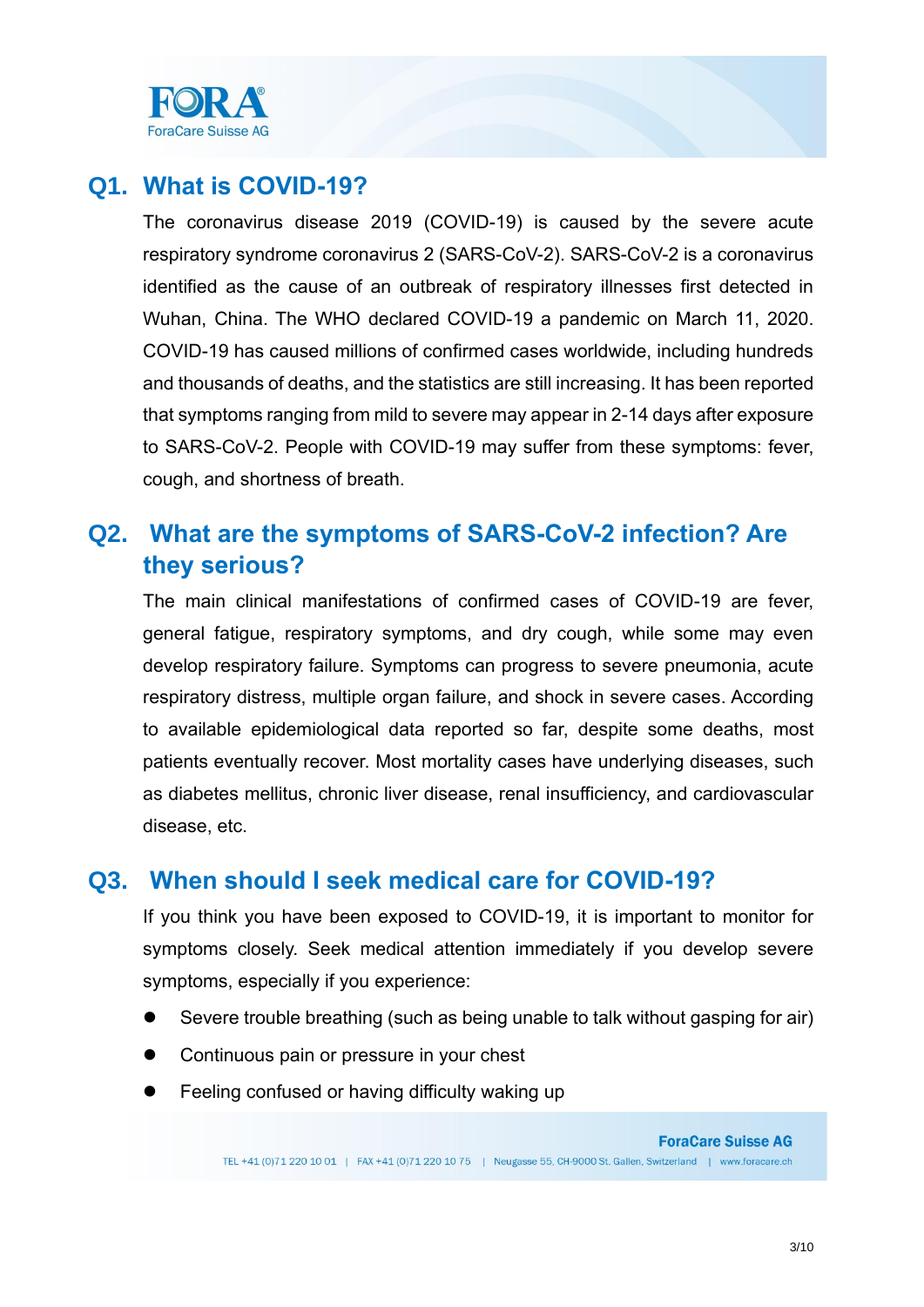

- Blue-colored lips or face
- Any other emergency signs or symptoms

If you seek medical attention, be sure to do the following to help keep the facility and others from possibly getting infected or exposed.

- 1. Call ahead before visiting the facility.
- 2. Tell any healthcare provider that you may have COVID-19.
- 3. Avoid using public transportation, ridesharing, or taxis.
- 4. Put on a facemask before you enter any healthcare facility.

## <span id="page-3-0"></span>**Q4. Who are the target users for this FORA COVID-19 Antigen Rapid Test?**

Individuals who are suspected of COVID-19 by their healthcare provider are the target users. The FORA COVID-19 Antigen Rapid Test is intended for use by trained clinical laboratory personnel specifically instructed and trained in in-vitro diagnostic procedures and individuals trained in point of care settings.

## <span id="page-3-1"></span>**Q5. What is the test principle of FORA COVID-19 Antigen Rapid Test?**

FORA COVID-19 Antigen Rapid Test is a lateral flow chromatographic immunoassay in a sandwich design with colloidal gold as an indicator. The FORA COVID-19 Antigen Rapid Test detects antigen from the SARS-CoV-2 in fresh nasal and nasopharyngeal samples directly from patients suspected of COVID-19 by their healthcare provider. This test allows the detection of SARS-CoV and SARS-CoV-2. The test detects but does not differentiate between the two viruses.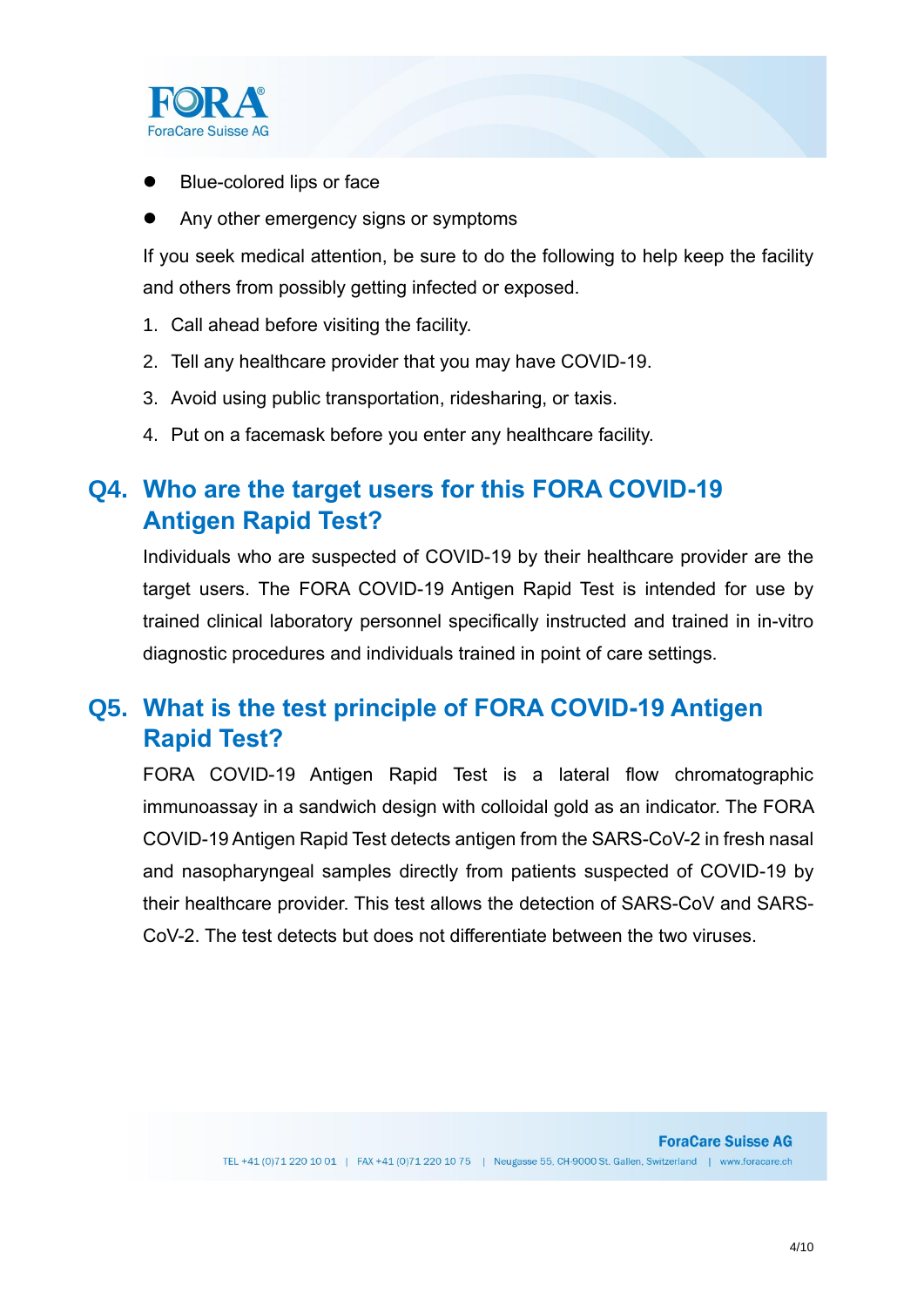

## <span id="page-4-0"></span>**Q6. How accurate is FORA COVID-19 Antigen Rapid Test?**

According to the literature of Target Product Profile Point of Care SARS-CoV-2 detection tests, the acceptance criteria of clinical sensitivity (or Positive Percent Agreement) should be greater than 80%. And the clinical specificity (or Negative Percent Agreement) should be greater than 95%.

FORA COVID-19 Antigen Rapid Test has shown sensitivity and specificity of 95.8% and 98.6% in clinical tests, which meets the acceptance criteria (sensitivity≥ 80% and specificity≥ 95%).

## <span id="page-4-1"></span>**Q7. What are the advantages of FORA COVID-19 Antigen Rapid Test?**

Antigen tests detect proteins of the SARS-CoV-2 virus that form during the infection cycle and indicate that a person has an active infection. Rapid antigen tests offer several significant benefits. They are highly portable, scalable, easy-to-use, and provide a flexible approach to help more people access reliable and cost-effective testing. FORA COVID-19 Antigen Rapid Test uses the monoclonal antibody that specifically binds to the nucleocapsid (N) protein to determine the presence of the SARS-CoV-2 antigen and provides a fast result in only 15 minutes.

In collaboration with Taiwan's Academia Sinica, the top 1 research institution in Taiwan and the top 18 innovative research institutions globally, FORA COVID-19 Antigen Rapid Test was developed, allowing Taiwan to successfully provide a rapid screening tool for COVID-19 virus using lateral flow chromatographic immunoassay technology.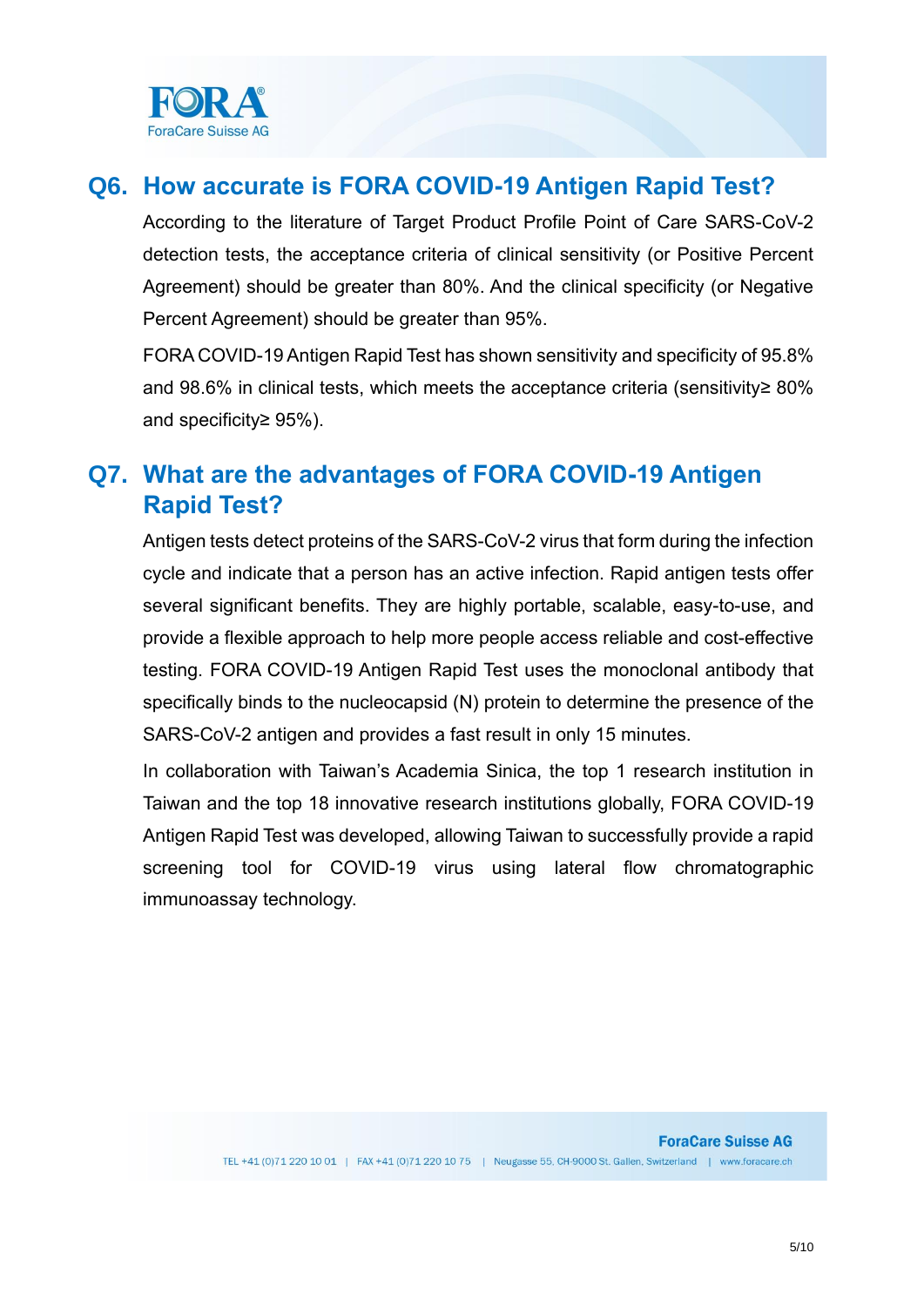

## <span id="page-5-0"></span>**Q8. Will this test hurt?**

No, the nasal swab is not sharp, and the part touching the nasal wall is soft. You can expect some discomfort, but there should not be a sharp pain. Do not insert the swab any deeper if you feel a strong resistance or pain.

## <span id="page-5-1"></span>**Q9. What are the known and potential risks and benefits of this test?**

#### **Potential risks include:**

Possible incorrect test result (see **[Q11](#page-7-0)**)

You may feel uncomfortable during sample collection.

### **Potential benefits include:**

Slow the spread and help protect the most vulnerable in your families and communities.

The results, along with other information, can help your doctor make informed recommendations for your care.

## <span id="page-5-2"></span>**Q10.What is the limitation of the procedure in this FORA COVID-19 Antigen Rapid Test?**

- 1. The contents in this kit are used for the qualitative detection of SARS-CoV-2 antigens from nasopharyngeal and nasal samples.
- 2. Do not use any accessory past the expiration date.
- 3. Users should test samples as quickly as possible after sample collection, and please note that all results after **20 minutes** are not valid.
- 4. Failure to follow the test procedure or incorrect interpretation of results may adversely affect test performance and result.
- 5. A negative test result may occur when the amount of virus (antigen) in a sample is below the limit or when a test has been conducted incorrectly.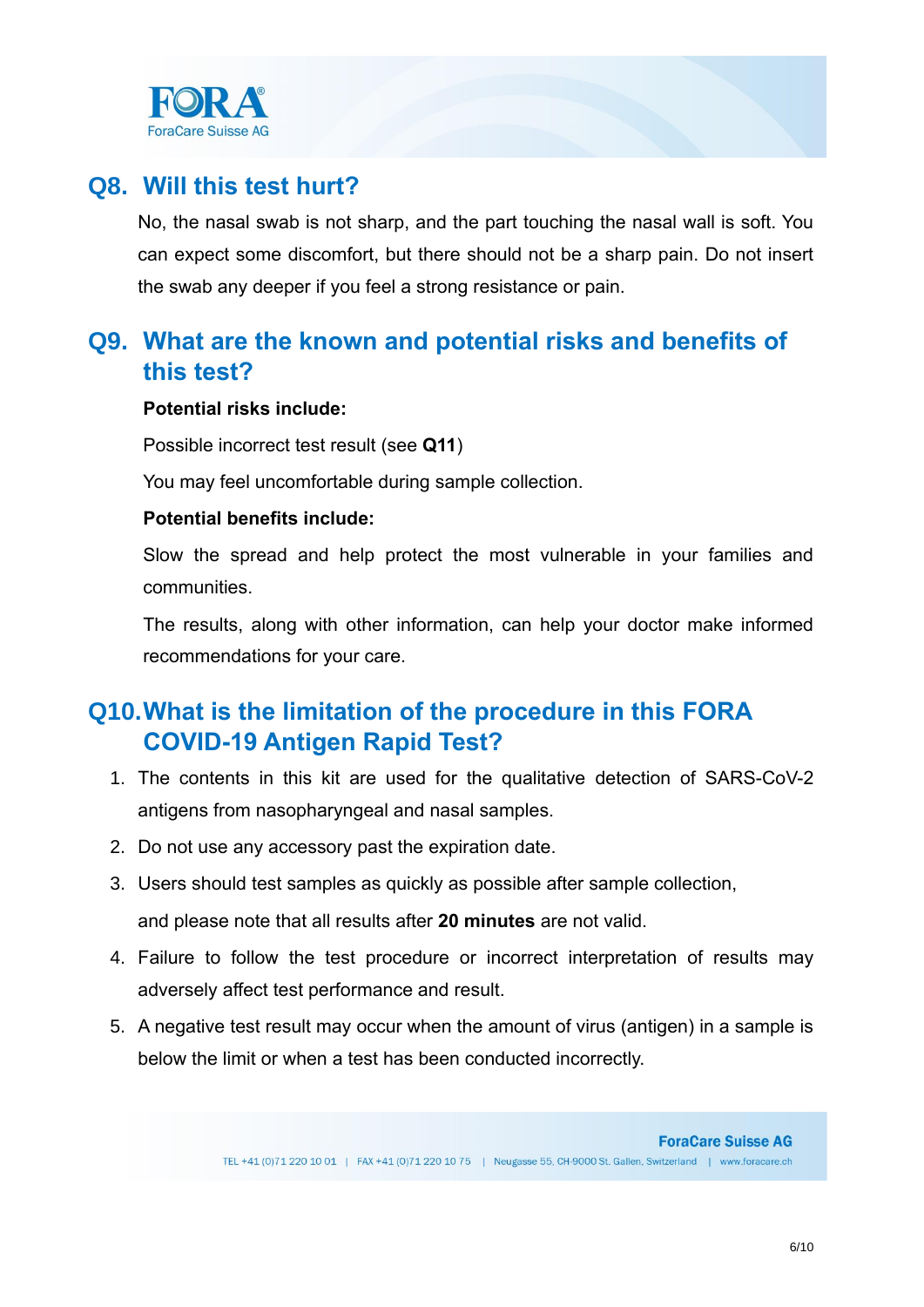

- 6. Negative results cannot completely rule out the possibility of COVID-19 infection. Negative results must be determined with an FDA authorized molecular assay.
- 7. The colour of the test line does not correlate with clinical symptoms and severity. The interpretation of the test results must be evaluated together with epidemiology, clinical symptoms, and other diagnostic methods.
- 8. Positive test results do not rule out co-infections with other viruses.
- 9. Positive test results do not differentiate between SARS-CoV and SARS-CoV-2.
- 10.This test detects both viable (live) and non-viable, SARS-CoV and SARS-CoV-2. The test performance depends on the amount of virus (antigen) in the sample and may or may not correlate with viral culture results performed on the same sample.
- 11.Test results must be evaluated in conjunction with other clinical data available to the physician.
- 12.It requires consultation with local public health departments to do additional testing if the differentiation of specific SARS viruses and strains is needed.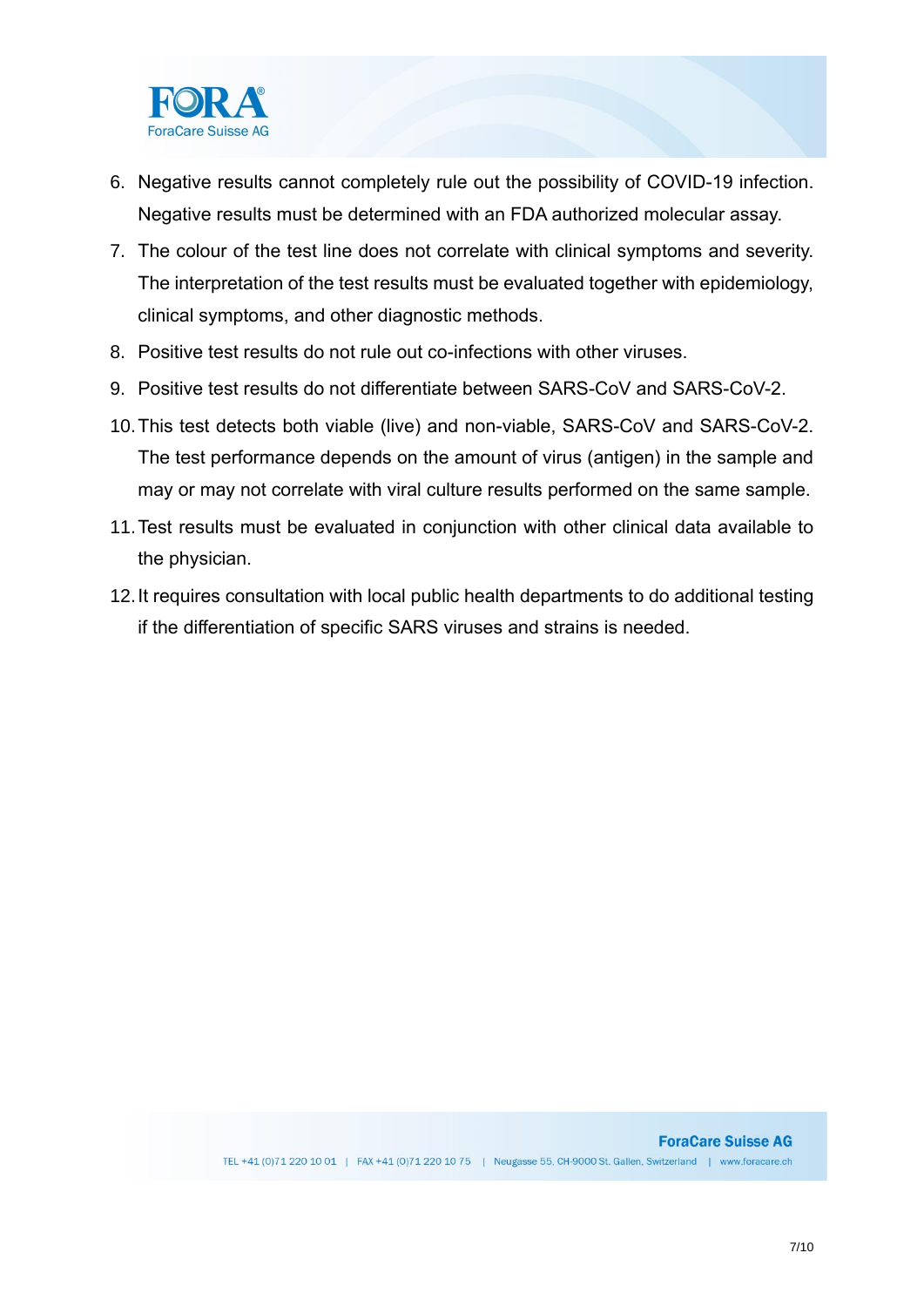

## <span id="page-7-0"></span>**Q11. What do the results tell me in FORA COVID-19 Antigen Rapid Test?**

#### **Valid Assay:**



In addition to the presence of the colored C line, if the colored T line also appears, the test result indicates the presence of the SARS-CoV-2 virus in the nasal and nasopharyngeal samples. The result is COVID-19 positive or COVID-19 reactive. Within the specified observation time, a very weak colored line should be judged as a positive result. False positive results may occur due to cross-reacting antigens from previous infections, such as other coronaviruses or other causes. Samples with positive results should be confirmed with a molecular diagnostic test (e.g., RT-PCR) and clinical findings before making any diagnostic determinations.

#### Negative



If only the colored C line appears, the test result indicates that the SARS-CoV-2 virus has not been detected. The result is COVID-19 negative or COVID-19 non-reactive. Negative results do not rule out SARS-CoV-2 infection, particularly for patients who have been in contact with known infected persons or areas with a high prevalence of active infection. Followup testing with a molecular diagnostic test (e.g., RT-PCR) is necessary to rule out infection in these individuals.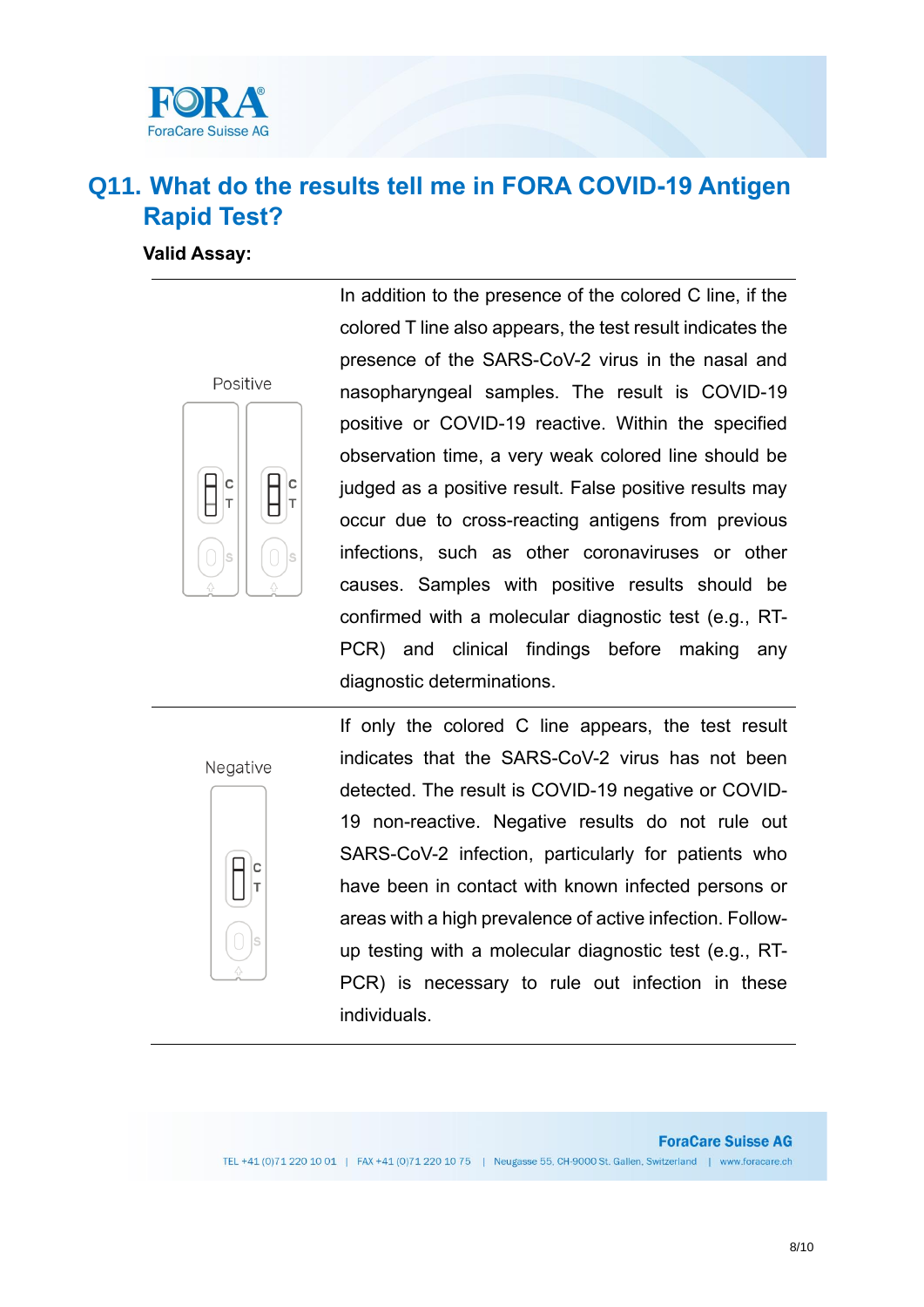

## **Invalid Assay:**

#### Invalid Assay



There should always be a colored control line in the control region regardless of the test result. Repeat the assay with a new test cassette if the control line does not appear.

## **Negative / High CT value:**



Within a specified observation time, a very weak and faded color on the T line should be judged as a negative high CT value. Please refer to the RT-PCR result.